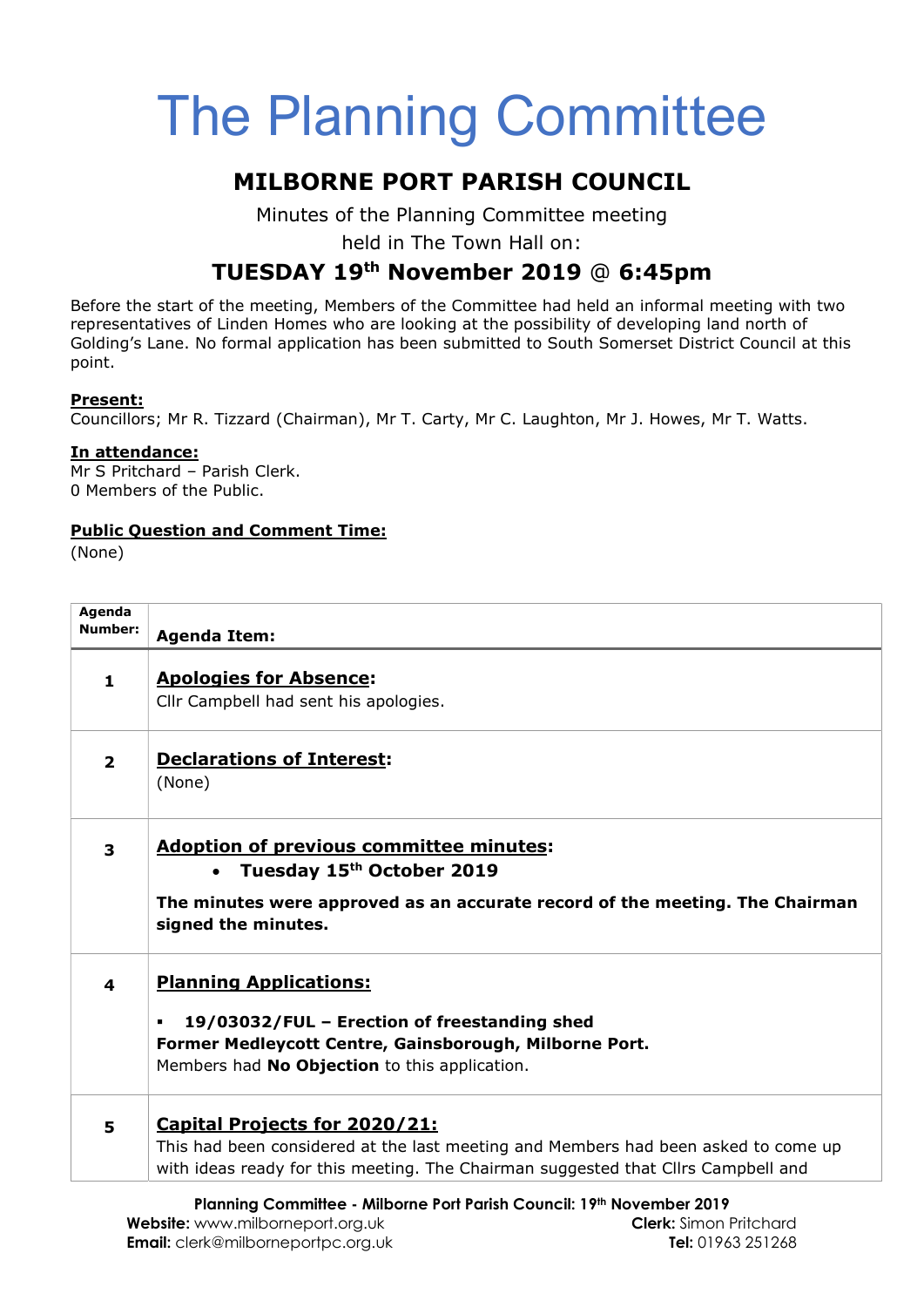|                         | Laughton form a working group to look at highways projects and costings, with a briefing<br>for the group 'how do we improve the highways in the Parish?' This group will need to<br>report back to the next meeting in time for any projects to be added to the budget for<br>2020/21.<br>The Neighborhood Plan working group was mentioned, Cllr Carty reported that this group<br>wouldn't require any funding from the Parish Council.<br>It was also noted that the Market Town Working Group has grants available for street<br>signage.                                                                                                                                         |
|-------------------------|----------------------------------------------------------------------------------------------------------------------------------------------------------------------------------------------------------------------------------------------------------------------------------------------------------------------------------------------------------------------------------------------------------------------------------------------------------------------------------------------------------------------------------------------------------------------------------------------------------------------------------------------------------------------------------------|
| 6                       | <b>Working Party Reports:</b><br>Redcliffe Homes (Wheathill Lane): The Parish Councils response has been sent to<br>SSDC and also Redcliffe, no response received as yet so will need to chase them.<br>Steven Baimbridge (SSDC Planning Officer) has said that he doesn't have the time to meet<br>with the Committee.<br>The Chairman has a meeting arranged next week with Phil Lock and representatives of the<br>Milborne Port Library and the History Group to discuss possible uses of the Hub. Possible<br>shared usage will be examined. Other potential community uses will continue to be<br>explored.<br>Redcliffe to be asked again to guarantee access to Beaumont       |
|                         | Gainsborough (Bovis Homes): No update - Cllr Campbell not at meeting.<br><b>Station Road (56 Homes):</b> Despite this being rejected by the planning inspector there<br>are still 2 live applications on this site. The Chairman felt that the Parish Council should<br>know how these are being dealt with given that there are other sites in the village that are<br>being developed. SSDC to be chased                                                                                                                                                                                                                                                                             |
| $\overline{\mathbf{z}}$ | Update on S106, CIL and all related matters:<br>Councillors Laughton & Howes have been talking with Rob Parr (SSDC S106 Officer) re the<br>Springmead play area extension. He is happy to have a meeting and wants to talk about<br>all the other projects as well. The Chairman confirmed ongoing discussions with<br>organisations using the Playing Fields but emphasised that actual proposals are required.<br>He confirmed that the conversion of the Rugby pitch to Football surface has been granted<br>S106 funding.                                                                                                                                                          |
| 8                       | <b>Construction Management-active sites:</b><br>No update - Cllr Campbell not at meeting.                                                                                                                                                                                                                                                                                                                                                                                                                                                                                                                                                                                              |
| 9                       | <b>Other Planning Updates:</b><br>The new terms of refence have been drafted by the Clerk and the Chairman has seen<br>them and had provided input. They will be circulated to all members ahead of the next<br>Committee meeting.<br>Linden Homes had presented to the Committee before the start of the meeting and had<br>٠<br>provided Members with an indicative map showing what a development at land north of<br>Golding's Lane might look like. Members debated the pros and cons of the site. It was<br>noted that there was little chance of it become employment land, but the Chairman<br>would enquire. It has been agreed that dialog regarding the site will continue. |